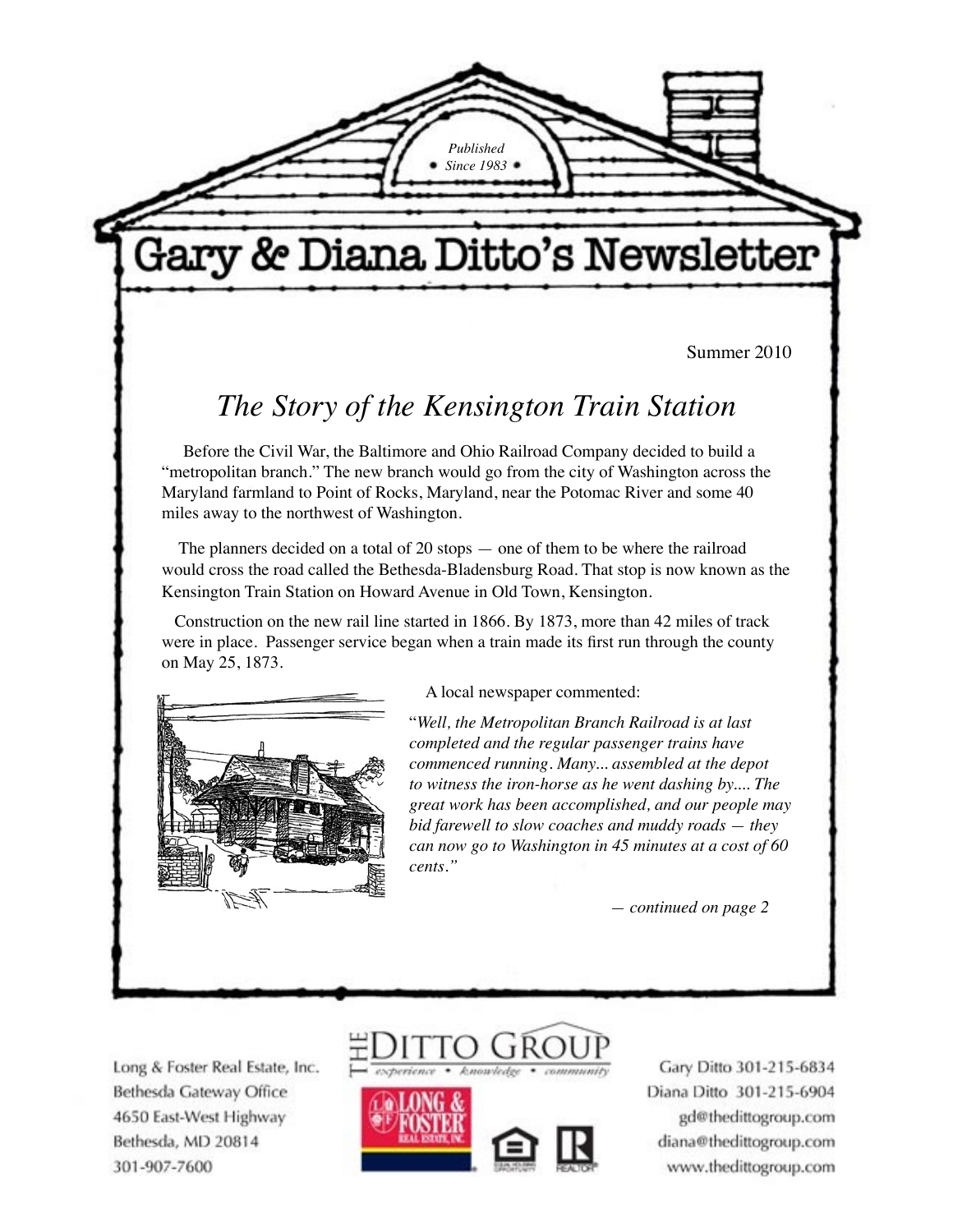#### **Kensington Train Station** —*continued*

 Like trains today, the trains of that early era offered passengers some choices of tickets and rates. A ticket for the 11-mile trip from Knowles Station to downtown Washington cost 35 cents. Or you could buy an excursion ticket, a monthly ticket, a school ticket, a quarterly ticket, or a family ticket.

 The railroad's timetable urged people to come live in what is now the Kensington area. The land, the author said, has "almost perfect natural drainage, abounds in springs of purest water, is traversed by smooth and wellkept wagon roads, and has adequate train facilities."

 The writer went on to advise city commuters to build homes here in "a refuge where the exhausted energies revive under the quiet but potent stimulus of verdant lawn, shaded paths, and the cooling breeze that comes laden with the perfume of the flower-decked fields and bears healing balm from the pine woods upon its wings."

 The railroad tracks crossed farmland owned by Daniel Brown, George Duvall, George Knowles, and Alfred Ray. "Knowles Station," as the area around what is now Kensington became known, was subdivided and various parcels were sold after the deaths of George Knowles and his wife Luraner. The farmland began a conversion to a small community. The lots were desirable due to their closeness to the railway and the improved public road.

 By 1880, twelve trains made the run each day. And people were building homes on the Knowles farm near the train station, then called Knowles Station. The growing settlement soon had two stores, a post office, and a blacksmith shop. By 1880, Knowles Station had a population of 70. The present station, built of wood with "high Victorian" gables, was built in 1891. It is still used by commuters today.

 The beautiful homes built during that era still stand today, showing the response to the timetable writer's words and to the attractiveness of the area. The town grew and was named after the famous Kensington Gardens of England.

 Kensington's train station is the second oldest B&O station still in active use in Montgomery County. MARC rail took over service of the old B&O in 1974. Ten of the original 20 remaining Montgomery County stations still operate today. With commuters still using trains to get to work, the old Kensington train station is a daily reminder of Kensington's rich history.

*(Editor's note: Our thanks to the Kensington Historical Society for the information for this article.)* 

**Kensington Farmer's Market**  every Saturday from 8 a.m. to Noon in the Kensington Train Station Lot.



### **The Kensington Labor Day Parade**

Monday, September 6

Celebrate Labor Day and see your neighbors at the 43rd



annual Kensington Labor Day Parade. The parade features horseback and circus groups, marching bands, dancers,

community leaders, floats, and groups from local schools, congregations, and

other organizations. It is a beloved Kensington community highlight.

The parade is followed by a festival with food, exhibits, musicians, and more, all through the day in Kensington along Antique Row. Stop by The Ditto Group booth and say hello to Gary and Diana Ditto, Sam Hoxie, and JT Burton.

### **The 2010 Kensington 8K Race, 2 Mile Challenge, and 1K Fun Run**

Saturday, September 25, 2010



An annual Kensington tradition since 1993, the Kensington 8K, 2 Mile Challenge, and 1K Fun Run has something for everyone.

The 8K is a challenging race combining long hills and flats. It's a great training run for the experienced runner, a touchstone event for the

intermediate and weekly runner.

The 2-mile and 1K fun runs are non-competitive events that families and younger runners really enjoy.

This race has a unique small-town feel. It winds through beautiful Rock Creek Park and historic Old Town Kensington. It has become known as the "muffin race" due to the wide variety of muffins available at the post-race party.

Proceeds this year will support three public schools: Kensington Parkwood Elementary, North Bethesda Middle School, and Walter Johnson High School.

Register on-line and find out more at www.kensington8k.org.

Volunteer to be a course marshal; contact Jenny Smith at jenny.kensington@verizon.net

Volunteers are also needed for other jobs with varying time commitments. Sign up and earn some fun student service learning (SSL) hours! To find out more, please contact Beth Seabreeze at jakechasemom@msn.com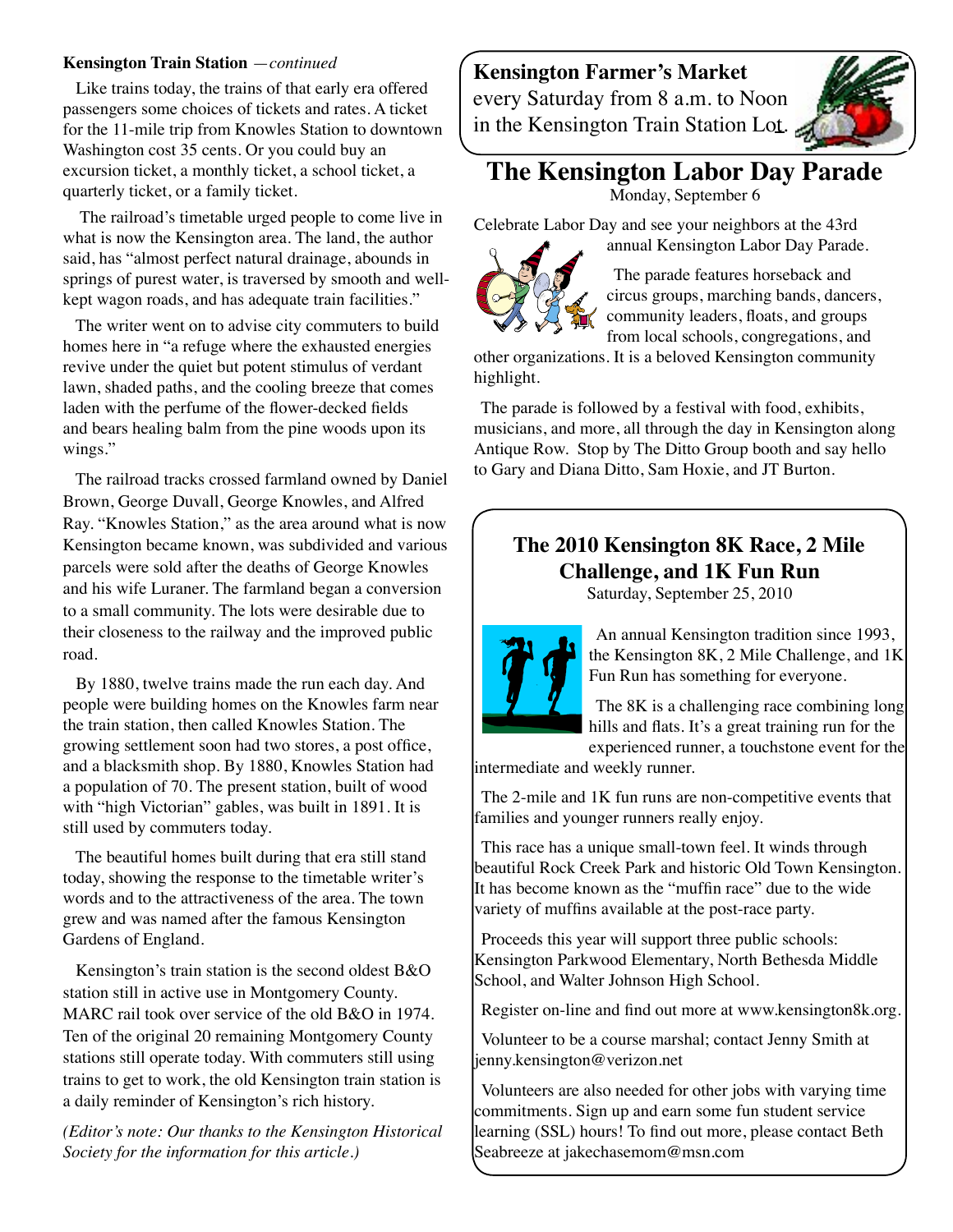#### *KENSINGTON HISTORICAL SOCIETY'S ANTIQUE ROW SHOW*  Date To Be Announced

Wonder no more about the value of your treasured antique or curious dust collector. You can better understand its value at The Kensington Historical Society Antique ROW Show. On a fall date to be announced, experts from Kensington's Antique Row will be available to share their knowledge and experience with you.

This is a twist on the previous KHS "Road Shows." This KHS event will take place along the sidewalks and among the shops on Kensington's Antique Row.

Bring your antique, and for a small donation to KHS you will likely discover more than you knew about the value of your antique.

No antiques? Then just mingle, eavesdrop on the discussions, ask questions, and enjoy the snacks and stay for

the fabulous prize drawing. Look for more details on the KHS web site www.kensingtonhistory.org or contact KHS via e-mail at info@kensingtonhistory.org



# *Enjoy the Free Concerts!*

The Kensington Historical Society again this year presents their Saturday morning free concert series, from 10 to 11 a.m. in the Howard Avenue Park across from the Farmer's Market at the Train Station.

July 24— *Rita Clarke and the Naturals* ~ Rhythm & Blues July 31— *Ellen Cherry* ~ Spunky Pop

August 7 —*2nd Story Band* ~ Folk, Blues, Alternative & World Beat

August 14 —*KenGar Baptist Choir* 

August 21 —*Scott Stancill & Cindy Stock* ~ Acoustic Guitar & Violin Duo playing Popular and Celtic music

August 28 —*Snakehead Run* ~ Acoustic Blues for the Soul September 4 —*Banjo Man Frank Cassel* ~ Folk, Bluegrass, & Original Music for all ages

For dates and news of more events, be sure to visit the www.literacycouncilmcmd.org. *Community Activities Calendar* on the web site:  **www.thedittogroup.com**

*Gary Ditto's Newsletter welcomes ideas and news items from community members. The editor is Antoinette Kranenburg of Kensington, assisted by Cherry Wunderlich. The drawing of the Kensington Train Station is by Sara Phang.*

### **Cool Down with a PEP 'Hot Topic**'

Facing a parenting challenge? Cool things down this summer at a parenting "Hot Topic." The Parent Encouragement Program, in Kensington, offers oneevening workshops on these topics and many more: Motivating Children, Backtalk, Internet Safety, Power Struggles, Sibling Rivalry, Step-parenting, Teen Driving, Parenting Preschoolers.

For a complete summer schedule, call PEP at 301-929- 8824 or visit www.PEPparent.org



Performances July 17, 18, 23, 24, and 25 at 8 p.m. Tickets at the door: \$5 each. Cedar Lane Unitarian Universalist Church, 9601 Cedar Lane, Bethesda, Maryland.

*The Test* by Paula J. Caplan. *Bailing Out* by Arthur M. Jolly. *The Good Son* by Barbara Lhota. *Text Misdirected* by Nina Mansfield. *Family Investment* by Robin Pond. *Autumn Leaves* by Joseph P. Ritz. *The Cap* by Francesca Sanders. For more information, visit www.cedarlanestage.org

### *ADULT LITERACY TUTORS NEEDED*

The Literacy Council of Montgomery County will hold an information session for volunteers interested in helping adults learn to read, write, or speak English on Wednesday, July 28 at 10:30 a.m. at the Rockville Library. After completing the orientation, volunteers can select a two-part training session that fits their schedules. No foreign language skills are necessary. Tutors work one-on-one or with small groups, and typically meet with students in libraries or community centers at mutually convenient times. For complete details, call 301-610- 0030, mail info@literacy councilmcmd.org, or visit

### *New E-Mail Updates from Gary Ditto*—

Sign up for either or both of these updates:

 • Our Monthly Sold Reports for 20895, sent via e-mail • Our weekly "Open House" e-mail

You choose what to sign up for and you can always unsubscribe. Sign up on our home page:

**www.thedittogroup.com.**